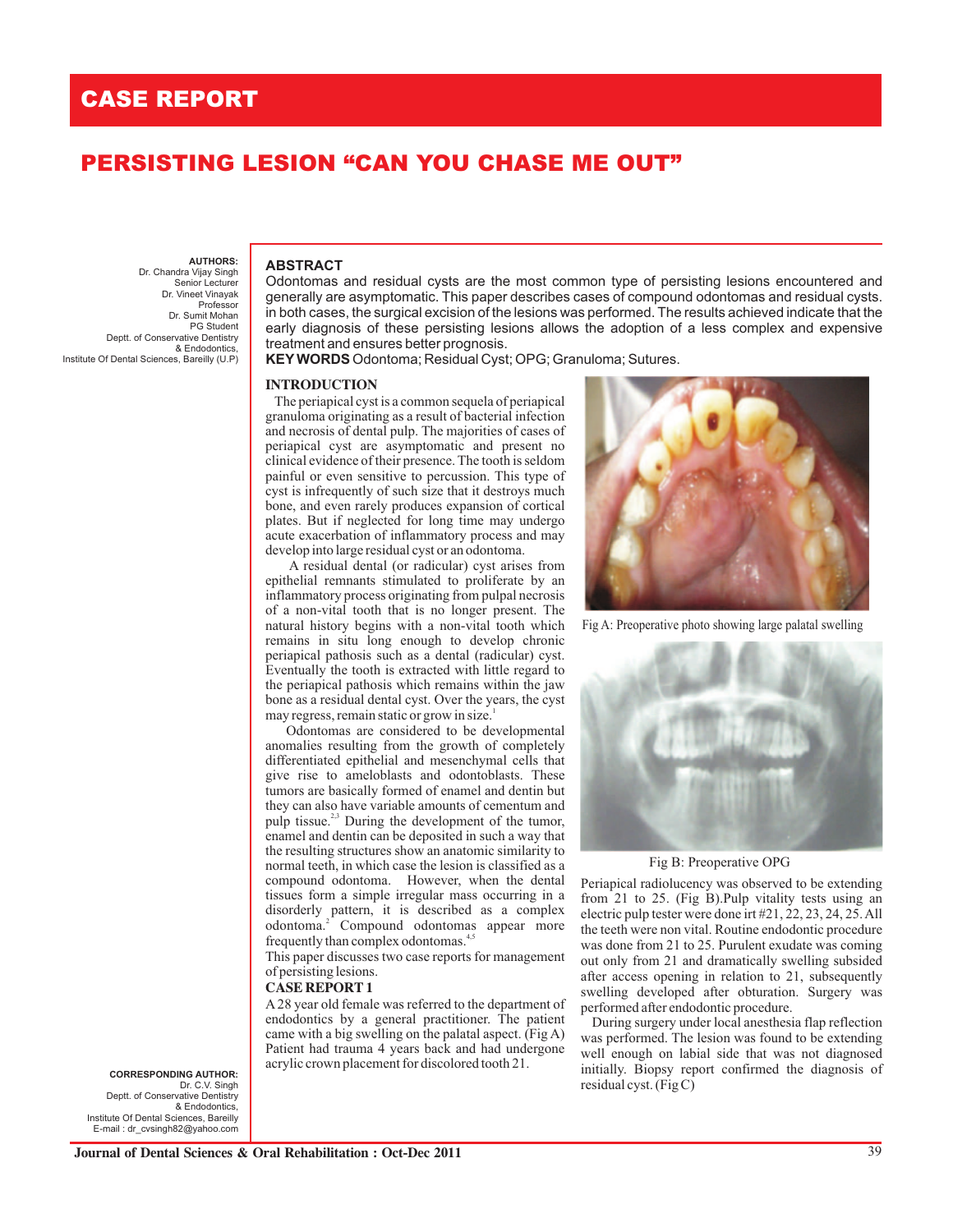

Fig C: Extent Of Lesion

The granulation tissue was removed using curettes (API). Removal of cystic lesion was done.(Fig D) The flap was repositioned and sutured using sling suture technique. Patient reported back asymptomatic after 3 months



Fig D: Residual Cyst Removed

## **CASE REPORT 2**

A 22 year old male patient came to the OPD with chief complaint of discoloration of teeth. On routine radiographic examination two odontomas were discovered in relation to 11, 12 and 21. (Fig E) All teeth were asymptomatic.

Pulp vitality tests using an electric pulp tester were done in the offending teeth. All the teeth were non vital. Routine endodontic procedure was done irt #11, 12, 21. (Fig F).



Fig F: Maxillary Occlusal X-Ray

 Surgery phase involved flap reflection under local anesthesia. The lesion was located.

The granulation tissue was removed using curettes (API). Removal of cystic lesion was done. The flap was repositioned and sutured using sling suture technique. (Fig G-J)



Fig G: Reflection Of Flap



Fig H: Locating Lesion



Fig I: Odontomas



Fig J: Placement Of Sutures